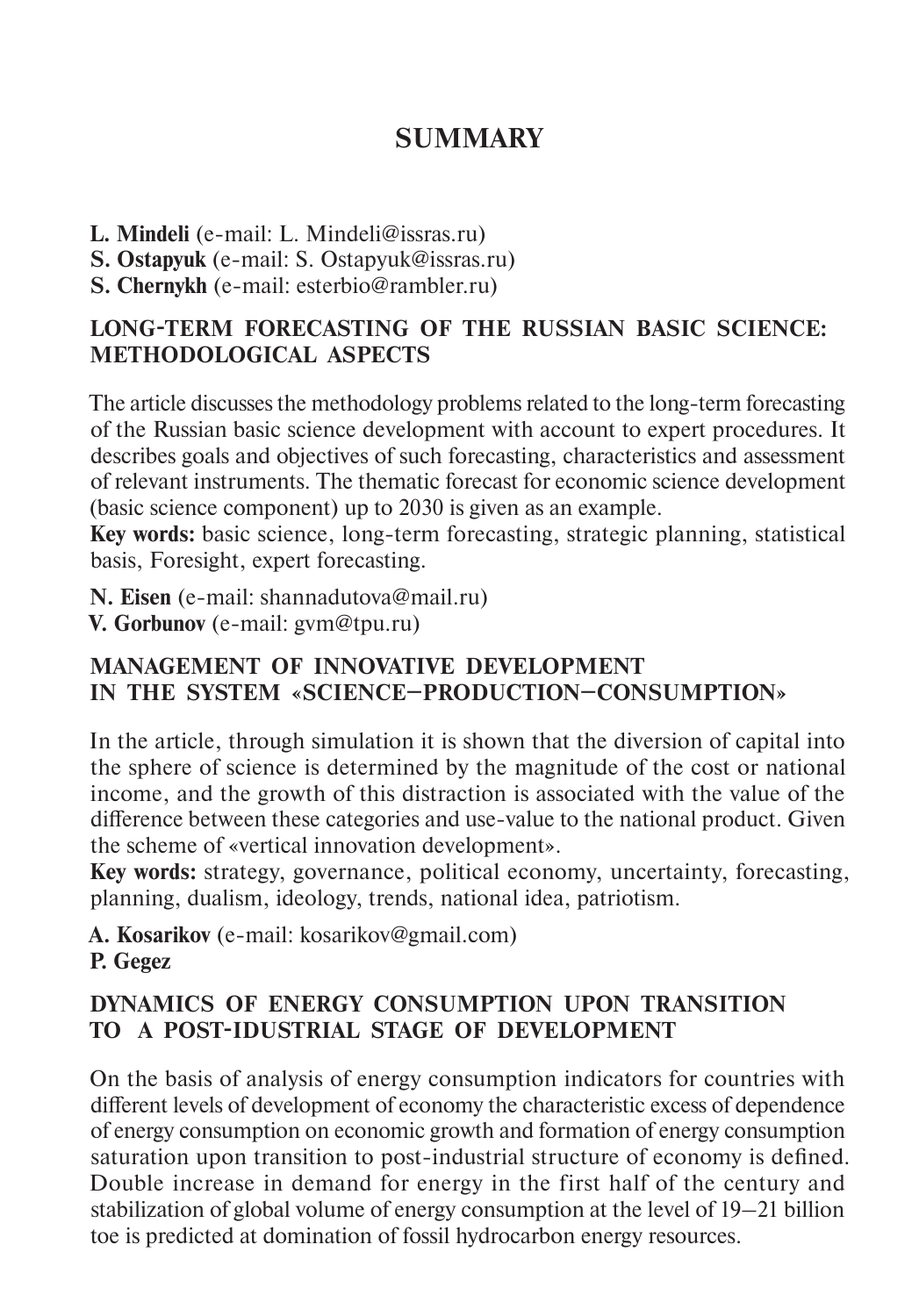**Key words:** postindustrial economy, gross national product structure, energy consumption, energy resources, alternative energy.

**R. Karlibaeva** (e-mail: k.raya.3005@mail.ru)

## **FINANCIAL STRATEGY OF THE JOINT-STOCK COMPANIES IN THE STOCK MARKET**

The paper reviews the methods of attracting the financial resources for investments. There considered the methodological issues of financial analysis of the joint-stock company. The author formulated conclusions and suggestions on attraction of external capital by the joint-stock companies of Uzbekistan. **Key words:** securities market, stock market, attraction of investment, joint-stock company, securities, Capital Asset Pricing Model, warrant.

**S. Lutsenko** (e-mail: scorp\_ante@rambler.ru)

### **THE FINANCIAL POLICY OF THE RUSSIAN COMPANIES IN THE CONDITIONS OF DEBT RESTRICTIONS**

The author considers features of a debt policy of the Russian companies. The management of the Russian companies actively enough regulate the debt policy. The special attention in article is given to use of internal resources in the conditions of debt restrictions.

**Key words:** internal growth, debt restrictions, capital structure, shock, debt conservatism, speed of adjustment (SOA), precautionary motive.

**А. Berdigulova** (e-mail berdigulova\_ar@eabr.org)

**U. Hikmatov** (e-mail u.hikmatov@spitamen.com)

## **SPECIFICITY OF INFLATION PROCESSES IN TAJIKISTAN**

The article studies the factors that determined the inflation processes in Tajikistan in 2015–2016. In contrast to other countries in the region, inflation in Tajikistan did not decrease against the backdrop of a weak price environment on world energy and food markets

**Key words:** inflation, world prices for food and oil, monetary aggregates, savings.

- **A. Shabunova**
- **G. Leonidova**
- **K. Ustinova** (e-mail: ustinova-kseniya@yandex.ru)

## **LABOR POTENTIAL OF MODERN RUSSIA OLD TRENDS, CURRENT CHALLENGES**

The study reveals several groups of factors affecting labor potential reproduction connected with differentiation of workforce and workplaces and labor market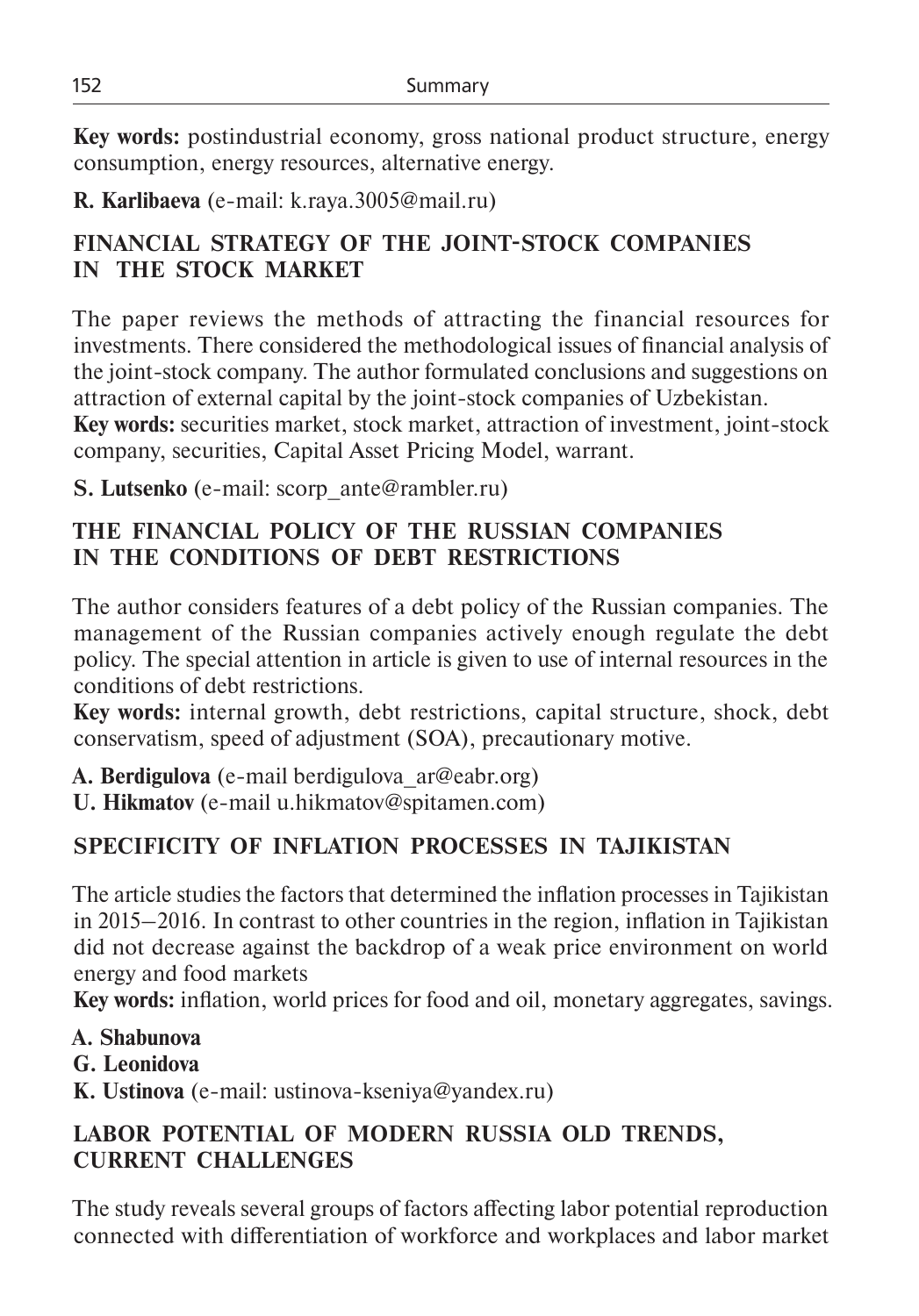imperfection. It proves the use of the complex approach which takes into account the variety of factors on the part of demand (transformation of the employment structure, incidence of precarious employment, demand for workers who possess innovative skills) as well as supply (health status, values of the young generation, skills level) on the labor market and thus helps to overcome the disproportion between the system of education, labor and social relations.

**Key words:** The reproduction of the labor potential, quality of labour potential, demographic processes, morbidity, self-reported health, level of competences, the realization of labor potential, the performance of labor activity, innovative activity of the population, unstable employment.

**M. Voeykov** (e-mail: mvok1943@mail.ru)

**G. Anisimova**

## **SOCIAL CONTEXT OF ECONOMIC INEQUALITY IS IN RUSSIA**

In the article the social aspects of economic inequality are examined in society. The special attention applies on the unmoney indexes of social stratification of Russian society. A conclusion is grounded, that economic inequality in Russian society walked up to the critical line fraught serious social threats.

**Key words:** economic inequality, justice, standard of living, poverty, Russian society.

**B. Trifonov** (е-mail: trifonov.b@gmail.com)

### **THE PROBLEM OF INCREASING EXPENDITURES ON SOCIAL PROTECTION AND WAYS TO SOLVE IT**

The article analyzes the growth of spending on social policy in the context of the development of social protection systems and the changes taking place in society. The main tasks to be solved by economists and politicians are defined. It's proposed the directions of the reform of financing arrangements in the field of health care and pensions.

**Key words:** social policy, social security, pensions, deficit funding, population aging.

**O. Akimova** (e-mail: akimovann25@mail.ru)

### **HOW TO CREATE A POSITIVE IMAGE OF ENTREPRENEURSHIP IN RUSSIA?**

Entrepreneurial initiative is the engine of progress and contributes to the development and establishment of improved market forms of management. However, if in society there is a negative perception of the business, the initiative is significantly reduced. In this regard, the article presents an analysis of Russians' attitude towards entrepreneurship, the main problems of perception